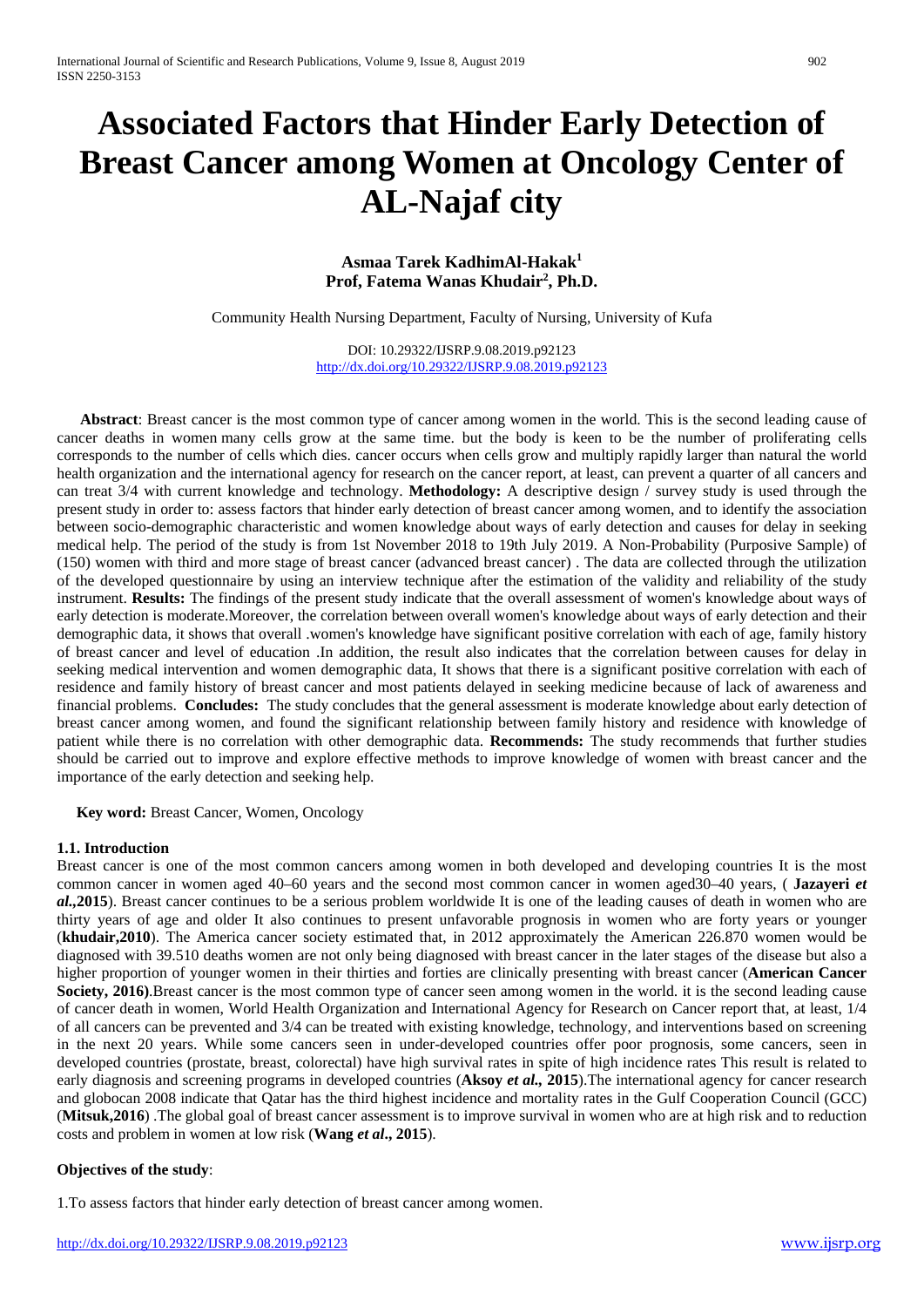2. To identify the association between socio-demographic characteristic and women knowledge about ways of early detection and causes for delay in seeking medical help.

## **Methodology:**

A descriptive design / survey study was conducted with analytic utility in order to achieve the stated objectives. During the period from 1st November 2018 to 19th July 2019.The study was conducted at Middle Euphrates Oncology Center in AL-Najaf AL-Ashraf City, Iraq a total of the (150) with advance breast cancer.

## **Instrument of the Study**

By reviewing related literature and studies the questionnaire was prepared and modified depending on previous studies (Ismail et al, 2013; khudair, 2010). The instrument of the Study is a questionnaire. After reviewing literature and previous studies related associated factors that hinder early detection of breast cancer f Used modified on an original instrument which that constructed previously by Medical Instrument. It was divided into three main parts (part one contained demographic information, part two included questions related to women s knowledge about ways of early detection Breast Self-Examination and part three included questions that determine causes for not doing Mammogram and Clinical breast. Examination the total number of questions for this tool was 19questions (questions related to the demographic are 9, questions on the knowledge are7and questions related to causes are 3 ).

## **The Statistical Analysis**

Data of studied sample were entered and analyzed using the statistical package for social sciences (SPSS) version 25. Descriptive statistics presented as mean, standard deviation, frequencies and percentages.

## **Results**

## **Table (4.1) Statistical distribution of study sample (women) by their socio-demographic data**

| <b>Items</b>                    | Sub-groups | <b>Study group</b><br>$Total = 150$ |                |
|---------------------------------|------------|-------------------------------------|----------------|
|                                 |            | Frequency                           | Percentage     |
| Age / Years                     | $30 - 41$  | 44                                  | 29.3           |
|                                 | 42-53      | 62                                  | 41.3           |
|                                 | 54-65      | 39                                  | 26.0           |
|                                 | 66-77      | $\sqrt{5}$                          | 3.3            |
|                                 |            | 150                                 |                |
| <b>Marital</b><br><b>Status</b> | Married    | 83                                  | 55.3           |
|                                 | Single     | 46                                  | 30.7           |
|                                 | Widowed    | 15                                  | 10.0           |
|                                 | Divorced   | 6                                   | $\overline{4}$ |
|                                 |            | 150                                 |                |
| <b>Residency</b>                | Rural      | 79                                  | 52.7           |
|                                 | Urban      | 71                                  | 47.3           |
|                                 |            | 150                                 |                |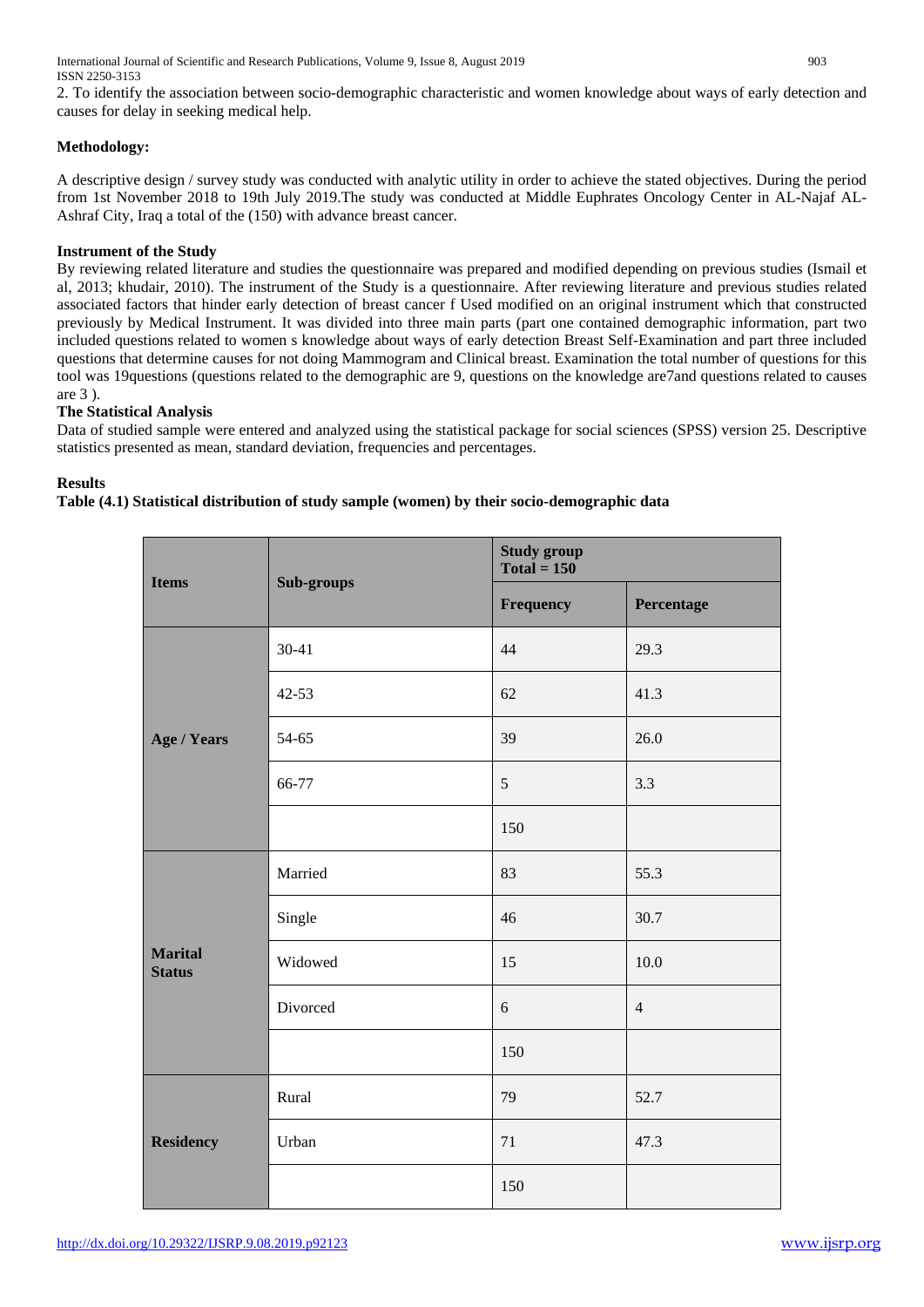| <b>Smoking</b>                                                   | Yes          | 54     | 36.0 |
|------------------------------------------------------------------|--------------|--------|------|
|                                                                  | No           | 96     | 64.0 |
|                                                                  |              | 150    |      |
|                                                                  | Yes          | 45     | 29.5 |
| <b>Using</b><br>Contraceptiv<br>$\mathbf{e}$                     | No           | 105    | 70.5 |
|                                                                  |              | 150    |      |
| Family<br><b>History</b><br>of<br><b>Breast</b><br><b>Cancer</b> | Yes          | 52     | 34.7 |
|                                                                  | $\rm No$     | 98     | 65.3 |
|                                                                  |              | 150    |      |
| <b>Levels</b><br>of<br><b>Education</b>                          | illiterate   | 53     | 35.6 |
|                                                                  | Primary      | 19     | 12.8 |
|                                                                  | Secondary    | 32     | 21.5 |
|                                                                  | College      | 23     | 15.4 |
|                                                                  | Postgraduate | 23     | 14.8 |
|                                                                  |              | 150    |      |
| Occupationa<br><b>I</b> Status                                   | House wife   | 118    | 78.7 |
|                                                                  | Employee     | 25     | 16.7 |
|                                                                  | Free work    | $\tau$ | 4.6  |
|                                                                  |              | 150    |      |

| <b>Items</b>             | <b>MS</b> | <b>RS</b><br>(%) | <b>Assessment</b> |
|--------------------------|-----------|------------------|-------------------|
| <b>Overall Knowledge</b> | 11.98     | 32.97            | Moderate          |

Table (4.1) shows statistical distribution of study sample (women) by their socio-demographic data, it explains that the highest percentage of the women's subgroup are women with ages between (42-52) years old (41.3%), married women (55.3%), those who live rural residents (52.7%), those who do not smoke (64%), those who do not use contraceptive methods (70.5%), those with no family history of breast cancer (65.3%), those are illiterate (35.6%), those who are house wife (78.7%).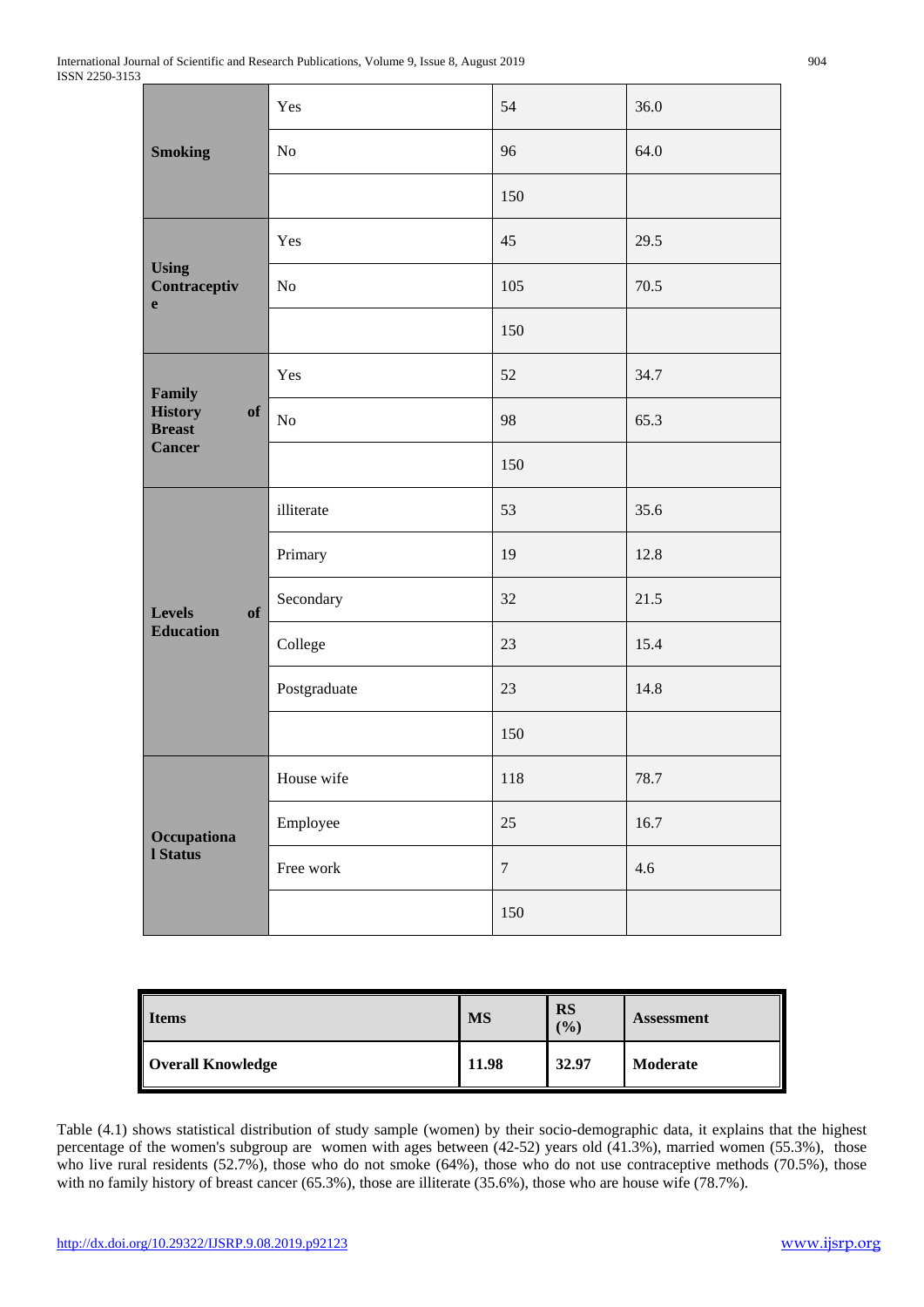#### **Discussion of the administrators' socio-demographics.**

Table (4.1) shows that the total sample of the present study was150 patient with age ranging from (42 -53 years), Our study results can be interpreted by that age is considers as a beinging of menopausal age so women may be more exposure to breast cancer due to hormonal disturbance. another study conducted **by Maghous** *et al.,(***2016); Malvia** *et al***.,(2017) ;Hartneet(2016)**Who stated that the uppermost occurrence of breast cancer was identified in women between the 41 to 60 years of age. This result agrees with **Naghibi** *et al.,(***2013) ; Angahar (2017**)the risk of breast cancer in women increases with age progressing ( $\geq$  50 years) and body weight. another study conducted by Al **Alwan, (2015**). Who found that the highest incidence of breast cancer was identified in women between the 44 to 65 years of age? Regarding to residency area more than half of our sample (52.7%) living rural area .in similar way **Das** *et al* **., (2012)** in Eastern Ethiopia who found that study participants resident in rural more than urban. Concerning to marital status, (55.3) were married. This result can be interpreted by there is a matching in age with marital status and occupation as a characteristics of our community. Such result supported by **Seabra** *et al***.,( 2016)** .who observed that married woman was more. In similar to study that conducted by (**Masoudiyekta** *et al.,* **2018; Donnelly et** *al.***, 2014**) who stated that the majority of participants were married. Concerning educational level, about one third of woman 35.6%was unread and write. this higher percentage of women with such level of education may be lead them disoriented toward phenomena of breast cancer. this result agree with (**Naghibi** *et al.,* **2013)** study revealed that majority of the population had no read and write education. In respect to occupational status, majority of women in this study were housewives (78.7%) such result reflects the characteristics of sample that are involved in the current study and matching their level of education this result is similar to **Donnelly in (2012)** who found that high percentage of sample was unemployed.Concerning the family history of breast cancer, history of smoking, using contraceptive pills the present result indicated that more than two third of sample (65.3%), (64%), (70.5%) were with no family history of breast cancer, smoking, using contraceptive pills respectively. This result agrees with **Nemenqani (2014)**;**Oladimeji et al.,(2015)** who found the majority of sample with negative family history of breast cancer.

#### **Conclusions:**

1-The study conclude that women have had satisfied level of knowledge regarding early detection of breast cancer, that knowledge acquired by women due to accumulation of family history experiences.

2-fear from diagnosis breast cancer experiences by women and financial problem are a major causes for hindering detection of breast cancer in its first and second stages.

#### **Recommendations:**

1- All women should be oriented to adopt preventive measure that include healthy life style , ( physical fitness )be breast a ware ,maintaining healthy body weight ,bearing children at earlier age and breast feeding for longer duration .

2-National screening to general female population at average risk by using mammography.

3- National screening for moderate and high risk women with family history and high risk life style

#### **References:**

- Aksoy, Y. E., Turfan, E. Ç., Sert, E., & Mermer, G. (2015). Barriers on breast cancer early detection methods. The journal of breast health, 11(1), 26.
- Al Alwan, N. A. (2015). Establishing national guidelines for early detection of breast cancer in Iraq: Clinical implications and perspectives. International Journal, 3(12), 539-555
- Angahar, L. T. (2017). An Overview of Breast Cancer Epidemiology, Risk Factors, Pathophysiology, and Cancer Risks Reduction. MOJ Biol Med, 1(4), 00019.
- Das, S., Sen, S., Mukherjee, A., Chakraborty, D., & Mondal, P. K. (2012). Risk factors of breast cancer among women in eastern India: a tertiary hospital based case control study. *Asian Pacific Journal of Cancer Prevention*, *13*(10), 4979- 4981
- Ismail, G. M., El Hamid, A. A. A., & ElNaby, A. G. A. (2013). Assessment of factors that hinder early detection of breast cancer among females at Cairo University Hospital. *World Applied Sciences Journal*, *23*(1), 99-108
- Malvia, S., Bagadi, S. A., Dubey, U. S., & Saxena, S. (2017). Epidemiology of breast cancer in Indian women. *Asia‐ Pacific Journal of Clinical Oncology*, *13*(4), 289-295.